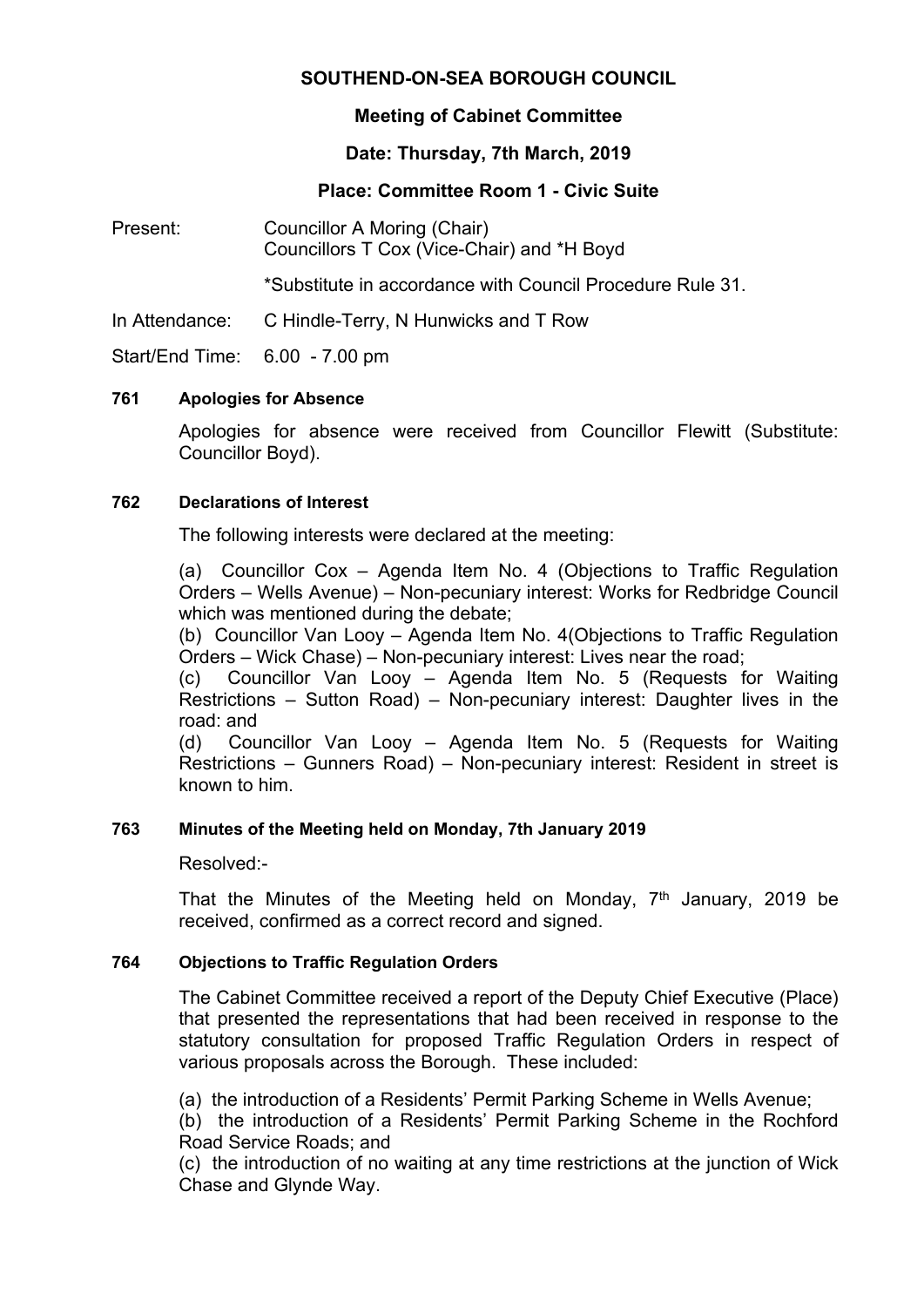The report sought the Cabinet Committee's approval on the way forward in respect of all of these proposals, after having considered the views of the Traffic Regulations Working Party following consideration of all the representations that had been received in writing and at the meeting. Large scale plans of the proposals and photographs of the streets were displayed at the meeting.

#### Resolved:

1. That the Deputy Chief Executive (Place) be authorised to confirm the Southend-on-Sea Borough Council (Wells Avenue Residents Permit Parking Scheme) (Zone WA) (Provision of Residents Permit Parking Places) Order 2019, subject to the following amendment and to arrange for the amended traffic regulation order to be sealed and the proposals implemented:

Schedule 4 – Prescribed hours of operation to be reduced from 24 hours daily to 09.00 hrs to 17.00 hrs daily.

2. That the Deputy Chief Executive (Place) be authorised to confirm the Southend-on-Sea Borough Council (Rochford Road Service Roads Residents Permit Parking Scheme) (Zone RR) (Provision of Residents Permit Parking Places and Disabled Parking Bays) Order 2019, subject to the following amendment and to arrange for the amended traffic regulation order to be sealed and the proposals implemented:

Schedule 5 – Prescribed hours of operation to be reduced from 24 hours daily to 09.00 hrs to 17.00 hrs daily.

3. That the Deputy Chief Executive (Place) be authorised to confirm Southendon-Sea Borough Council (Various Roads) (Stopping, Waiting, Loading and Unloading Prohibitions and Restrictions, Parking Places and Permit Parking Zones) (Consolidation) Order 2016 (Amendment No. 16) Order 2018, subject to the following amendment and to arrange for the amended traffic regulation order to be sealed and the proposals implemented:

Reduce no waiting at any time restrictions in Wick Chase on both sides from its junction with Steyning Avenue northwards to 10 metres and on the west side from its junction with Steyning Avenue southwards to 10 metres.

Reason for Decision

As set out in the submitted report

Other Options

Each proposal needs to be considered on its individual merits and their impact on public safety, traffic flows or parking and wider impact on the surrounding network. Councillors may consider taking no further action if they feel it is appropriate.

Note: This is an Executive function. Eligible for call-in to Place Scrutiny Committee Cabinet Member: Councillor Moring